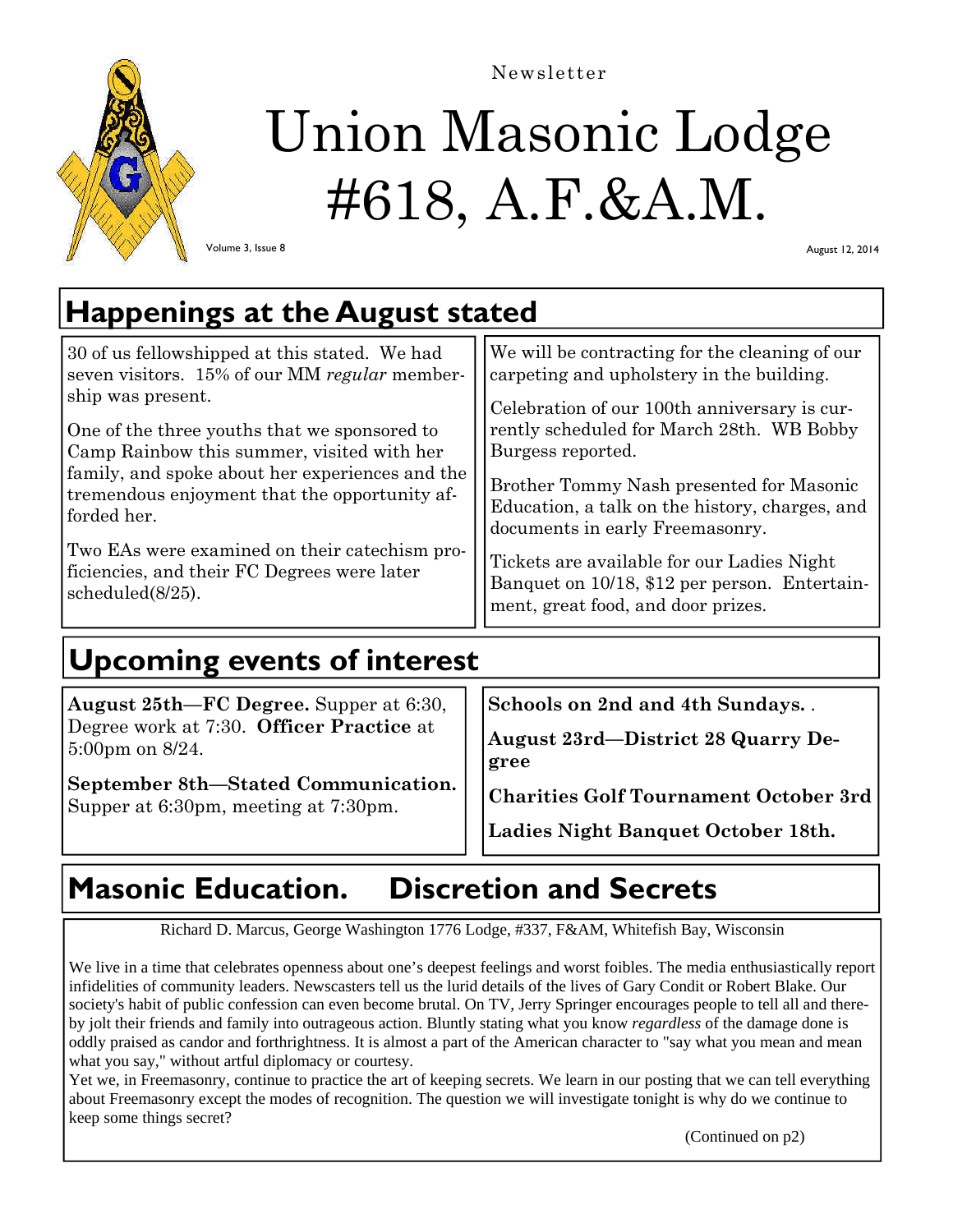| <b>AGE/BIRTH DATE REPORT</b>                                                                                                        | 75 08/29/1939 CHARLES K. DIXON                                                                                                                                           | 57 08/30/1957 ALEXANDER W.                                                                                                        |
|-------------------------------------------------------------------------------------------------------------------------------------|--------------------------------------------------------------------------------------------------------------------------------------------------------------------------|-----------------------------------------------------------------------------------------------------------------------------------|
| (sorted by age on birth date)                                                                                                       | 71 08/27/1943 BARNIE F. WHITLEY JR                                                                                                                                       | <b>BORGEMEISTER</b>                                                                                                               |
| 83 08/03/1931 ROMIE A. MORGAN<br>79 08/26/1935 J. B. SMITH<br>78 08/21/1936 LEWIS M. FLOYD<br>77 08/12/1937 HAROLD D. TUCKER<br>SR. | 66 08/06/1948 TOMMY D. MULLIS<br>64 08/05/1950 WILLIAM H. MOSS JR<br>63 08/05/1951 THOMAS O. EVANS<br>62 08/03/1952 RUSSELL W. HELMS<br>60 08/19/1954 RODNEY D. PHILLIPS | 56 08/01/1958 TERRY G. RIDDLE<br>55 08/18/1959 STEVEN L. BROOKS<br>48 08/18/1966 JEFFREY D. JONES<br>44 08/07/1970 DUANE D. BURRY |

### **September Birthdays (by age)**

| <b>AGE / BIRTH DATE REPORT</b><br>(sorted by age on birth date)<br>92 09/22/1922 ARTHUR R. MOR-<br><b>GAN</b><br>88 09/04/1926 JAMES H. WEATH-<br><b>ERS SR</b> | 83 09/25/1931 MCCAMIE D. HILL<br>75 09/01/1939 DAVID O. MONTA-<br>ll GUE SR<br>72 09/14/1942 JULIAN W. PAGE<br>58 09/21/1956 JOHN B. BROOKS JR | 48 09/21/1966 DARREN R.<br><b>HARTSELL</b><br>45 09/01/1969 RYAN B. KNIGHT<br>142 09/05/1972 RODNEY B. SEHEN<br>   36 09/26/1978 JASON R. RUSHING |
|-----------------------------------------------------------------------------------------------------------------------------------------------------------------|------------------------------------------------------------------------------------------------------------------------------------------------|---------------------------------------------------------------------------------------------------------------------------------------------------|
| 86 09/29/1928 JACOB V. NANCE                                                                                                                                    | 54 09/11/1960 RONALD G. THOM-<br>AS                                                                                                            | 124 09/28/1990 JEFFREY B. JONES                                                                                                                   |

### (Continued from p1)

Some have suggested that secrecy was needed because political and religious persecution has at times led to the death of Freemasons. Even so, the deliberately public announcement of the founding of the Grand Lodge in London in 1717 would seem to have ended the need for further secrecy. Nevertheless, we persevere in our attachment to secrecy.

Others have scoffed that secrecy is merely a sociological tool for holding a group together through a shared knowledge. Certainly specialized knowledge helps keep groups together: be it people who love to sing madrigals, those who reenact Civil War battles, or professional groups of engineers or architects. But secrecy is not essential to these groups. The answer to why we continue to practice secrecy, it seems to me, is to achieve our goal of becoming better men in Masonry. Maintaining secrecy is a lifelong discipline. Practicing the discipline of secrecy makes us better at doing it. We are likewise commended to keep of the secrets of a Brother, rather than gossip what we know to others. Lax discipline in secrecy within a Lodge is a source of disharmony. Perhaps a Masonic allegory can help illustrate the benefits of secrecy to our fraternity and our lives. \* \* \*

> **Adam Craftsman worked for several years in sales. His trips took him on long journeys to the North. Adam often returned dejected from these trips with more rejections than he'd want to tell anyone.**

**Pondering his life's path, he mentioned his dissatisfaction to his good friend Buddy Freeman. Buddy, a Master bricklayer, enjoyed his work out East.** 

**"There is plenty of work for you as a bricklayer," Buddy said. Adam asked to join the other laborers. Adam worked hard, advancing to Journeyman and Master status under Buddy's expert guidance.** 

**After a hard day's work, Buddy became more serious than usual. "I want you to keep this in strictest confidence," Buddy whispered. "It's been something I have wanted to share with you for some time. My son, Lewis, was actually adopted. My wife's family wants it kept a secret. Eleven years ago, my wife's teenage sister was pregnant. Since my wife and I were married, the whole family agreed that the baby would become ours to raise. But we are to keep it a secret."** 

(Continued on p3)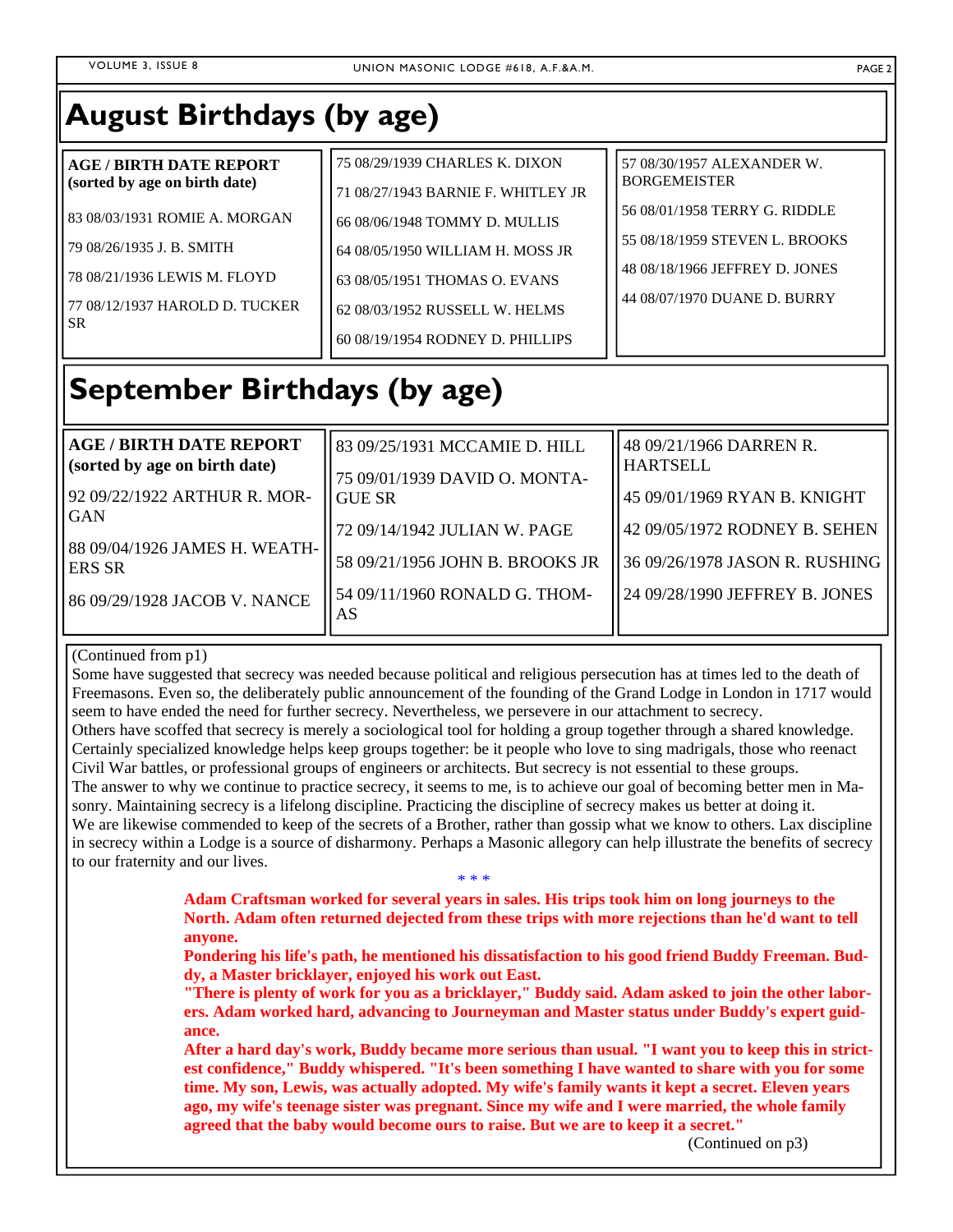(Continued from p2)

**Adam felt privileged to share in Buddy's personal secret. Adam congratulated his friend on his fine parenting skills, as he knew how well Lewis was doing.** 

**A few days later, Adam shared his knowledge to another bricklayer, who later confided in another. The story slowly spread, each time in strictest confidence, eventually finding its way to Buddy's distraught sister-in-law and to Lewis.** 

**Buddy's family moved away. Adam's best friend was thereby lost through his violation of trust. \* \* \*** 

**Adam's violation of his obligation reminds us of the enduring value of keeping secrets. We should reflect on our promise not to reveal the secrets of our worthy brothers, except in the case of treason or murder. Keeping some parts of our craft secret is surprisingly difficult. In our public gatherings, for example, we may slip by giving the due-guard and sign when we know that we should not. Secrecy maintains harmony. When we can** 

**keep one simple secret, we grow in strength to keep larger secrets revealed inadvertently at work or in our community.** 

**The modern German tradition in Freemasonry tends not to refer to the Fraternity as being secret (***Geheimnis***) but as being discreet (***Diskret***). Discretion conveys a sense of being tactful or silent, rather than a sense of hiding things from others. How can we feel free to communicate frankly and to grow in our development if everything we might say would be aired in public? Our emphasis on secrecy should be relabeled as practicing discretion. Since practice helps to perfect our actions, let us all live up to our promises in our obligation. We should continue to practice secrecy and discretion, not only in the modes of recognition but also in the secrets of everyday life that are daily entrusted to us. We need not say everything we know. As we remain faithful in keeping secrets and showing** 

**discretion, we will achieve our goal of becoming better men in Freemasonry.** 

**Presented: June 18, 2002** 

‐‐‐‐‐‐‐‐‐‐‐‐‐‐‐‐‐‐‐‐‐‐‐‐‐‐‐‐‐‐‐‐‐‐‐‐‐‐‐‐‐‐‐‐‐‐‐‐‐‐‐‐‐‐‐‐‐‐‐‐‐‐‐‐‐‐‐‐‐‐‐‐‐‐‐‐‐‐‐‐‐‐‐‐‐‐‐‐‐‐‐‐‐‐‐‐‐‐‐‐‐‐‐‐‐‐‐‐‐‐‐‐‐‐‐‐‐‐‐‐‐‐‐‐‐‐‐‐‐‐‐‐ 

[The following was copied from http://www.masonic-lodge-of-education.com/masonic-humor.html]

Bob and Bill were brother masons and great friends for most of their lives.

Each had agreed that when one of them passed on to that Grand Lodge above, he would attempt to make contact with the other and tell him all about what heaven was like.

As so happened, Bill went to heaven, first.

One night Bob was just drifting off to sleep when he heard Bill's voice calling to him.

"Is that you, Bill?

"Yes, Bob. I am honoring our agreement."

"Oh, MY,.... what's it like?" Bob asked with some anticipation.

"It's like nothing you could ever imagine. The lodge here is fantastic,... better than any lodge we ever saw on Earth. The meetings are always well attended, the ritual is letter perfect, the friendship nights always have tons of new people just itching to join, and the spirit of fellowship blankets the entire place."

Bob's eyes teared up.

"Oh, my, it's just like we'd hoped. I'm so happy for you. But I have to ask,... that sounds really great, but you didn't really seem all that excited. What's wrong?"

"Well, I have some good news and some bad. The good news is that we're raising a fellow to the third degree next Wednesday." 

"That's fantastic. What's the bad news?"

"Your name is on the list to be the Senior Deacon."